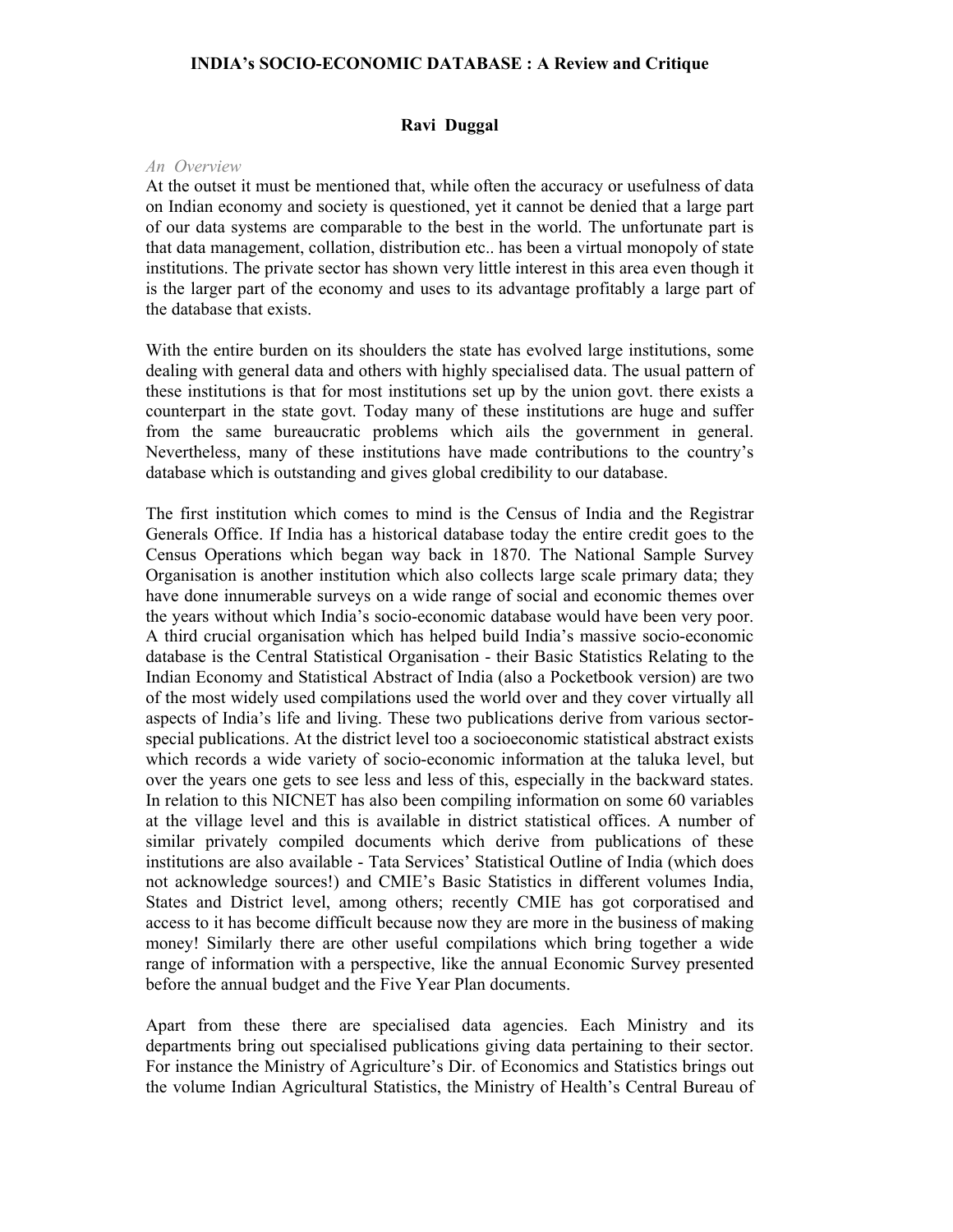Health Intelligence brings out Health Information of India, Ministry of Finance's Dept of Economic Affairs brings out Indian Public Finance Statistics, Ministry of Human Resource Development's Dept. of Education publishes Education in India, Ministry of Labour's Indian Labour Yearbook is published by the Labour Bureau, Ministry of Planning and Programme Implementation's Central Statistical Organisation publishes regularly the National Accounts Statistics, Ministry of Home Affairs' National Crime Record Bureau publishes a YearBook - Crime in India, Reserve Bank of India's Report On Currency and Finance is published each year, the Ministry of Environment and Forests brings out the State of the Forest Report, Ministry of Industry publishes the Annual Survey of Industries - The Factory Sector etc... In most cases there are counterpart publications at the state level which give similar data in a more disaggregated form.

Thus the state and its agencies are involved in the process of generation, collation, collection, and distribution of data on a very wide scale for virtually all spheres of human life. Some of the data is very reliable and of high quality, some is incomplete or inadequate because all state level agencies are not equally efficient and timely, some data even though of poor quality is extremely useful and some data is entirely worthless. Apart from the various specialised agencies it is the CSO which plays a pivotal role in compiling and bringing together a wide range of data in its general publications referred to above. While the CSO has been performing its thankless task quite efficiently over the years, many of the agencies which feed into it have become increasingly inefficient and callous and this has affected the overall quality of the data in the more recent years - there is a general deterioration in data management and supply over the years.

In this paper we review critically the wide range of India's socio-economic database in an effort to bring together in one place the major databases. While we will look at most major areas of activity, the review is not intended to be an exhaustive compilation and hence a number of areas are bound to remain uncovered. Further, time constraint has not permitted the review of all sectors/activities identified and hence detailed information on only selected sectors has been documented.

The first question that arises in making a presentation about India's socio-economic database is how do we classify or categorise the data which is available. One approach could be to classify them on the basis of major Resource Centres - Census, NSSO, CSO, Ministries, other large-scale studies like the NFHS, ASI etc.. Another approach could be a sectoral classification - agriculture, industry, finance, trade, infrastructure, social sector, environment etc.. Another alternate approach which I would prefer to use is making a broader two-fold classification - Natural Resources and Environment, and Political Economy.

**Natural Resources and Environment** would include the entire gamut of nature with which we interact in the context of human development, that is, Land, Minerals, Forests, the Animal and Plant World, Water and Rainfall, Atmosphere (Climate, Air, Temperature Light, etc..), and natural phenomena (disasters) like earthquakes, volcanoes, landslides, floods, cyclones, typhoons, storms etc..

**Political Economy** would include the outcomes of human interaction with the Natural Resources and Environment , like agriculture, industry, harnessing energy, demography, infrastructure, finance, governance, health, education, language and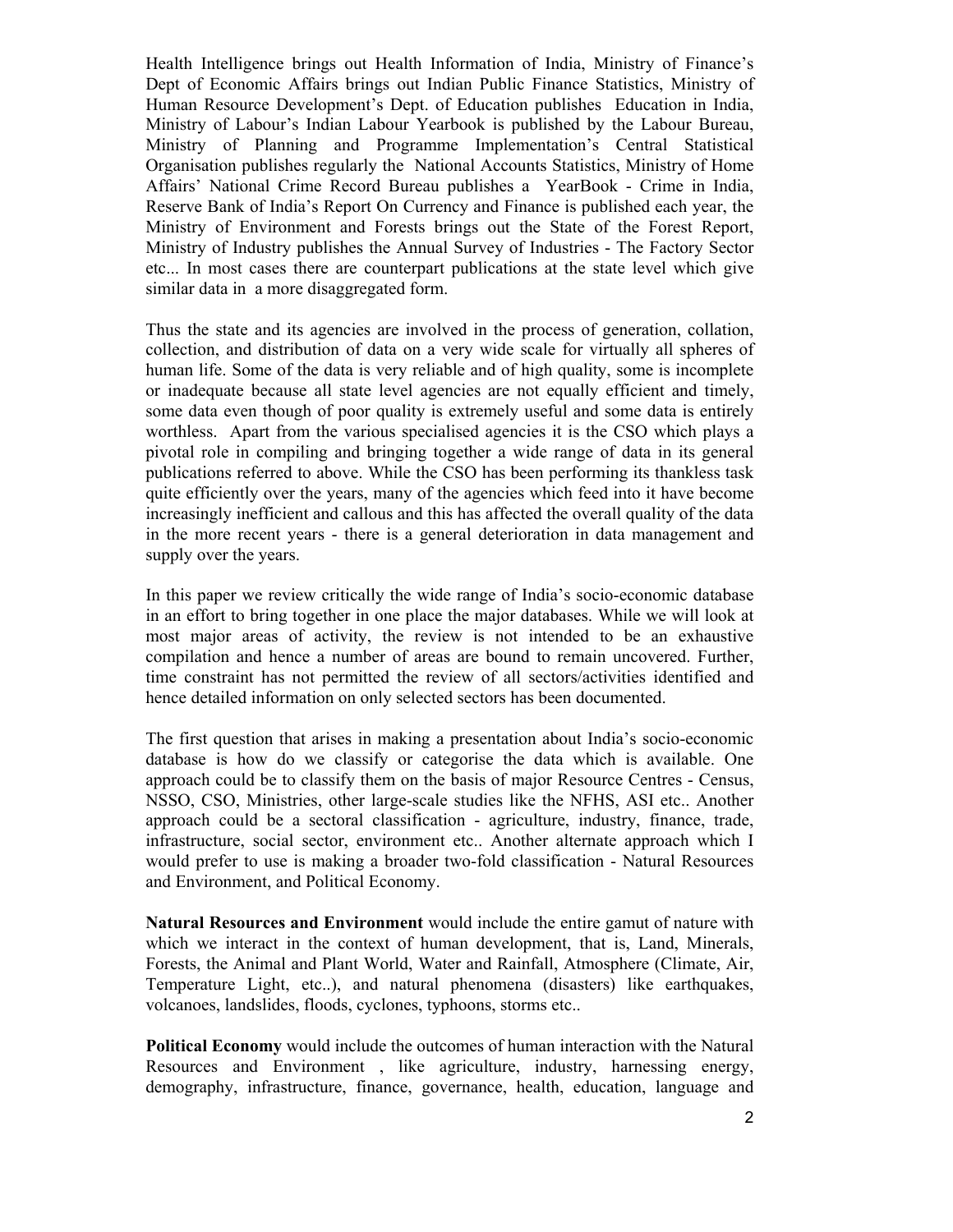culture, housing, pollution, watershed management and irrigation, income-distribution and poverty, entertainment and sports, etc.. etc..

# **A. Natural Resources and Environment**

## A.1 Land and Water

Land and water are the most basic resources for human existence and development. Most struggles in pre-historic as well as historic times have been to acquire supremacy over this. There has been a shift from collective ownership to private ownership over centuries and back and forth as political economies have changed. Today in India both private and public ownership exist. While agricultural land (revenue land) is overwhelmingly privately owned, forests, hill/mountainous regions, surface water resources, minerals etc... are in public domain. The type of ownership is important because it determines what kind of exploitation takes place.

General data pertaining to land in India is available in the reports of the Surveyor General of India where data at district level is compiled. The Census of India gives geographical area data at village level also (Primary Census Abstract). The Geological Survey of India's Reports gives data on technical aspects of land formation and mineral wealth. Data related to agricultural lands is available in publications of the Ministry of Agriculture like Indian Agricultural Statistics, and the Agricultural Census (once in 5 years since 1970-71). Apart from this the National Sample Survey carries out Surveys on landholding at regular intervals (8th, 17th, 26th, 37th and 40th Rounds - 1954-55 to 1992). While the Agricultural Census has its basis in land records the NSS surveys are household based. These documents also provide information on forest areas, but Ministry of Environment and Forests' Reports like the State of the Forests Report, remote sensing satellite data of Space Applications Centre give more detailed information about forests.

Data on water resources is available in reports of departments dealing with irrigation, water resources - especially river basins, and geological surveys, and ocean development. Rainfall data is very systematically compiled by the Meterological Department, and now supported by satellite information from Space Applications Center, in their monthly bulletins and annual reports. This data is also available in district and taluka level statistical abstracts on a time series basis.

## A.2 Animal and Plant Information

Biological diversity and species have become a special concern today in the concern for conservation of the environment on one hand and the growing commercial interest to exploit this on the other. Vast databases both in the public and private domain exist which have a rich documentation, like the National Bureau of Plant Genetic Resources, Botanical Survey of India, Zoological Survey of India, Annual Reports of Ministry of Environment and Forest etc..........

### A.3 Atmosphere and Climate

India being largely a monsoon dependent economy, climate and atmospheric conditions are crucial. The Indian Meterological Department headquartered at Pune brings out regular bulletins and an Annual Report and other special documents on atmosphere and climate related issues. The reports of the Ministry of Agriculture mentioned above also carry most of the data on climate and atmosphere related to the economy. The Space Applications Centre supports the Met. Dept. with satellite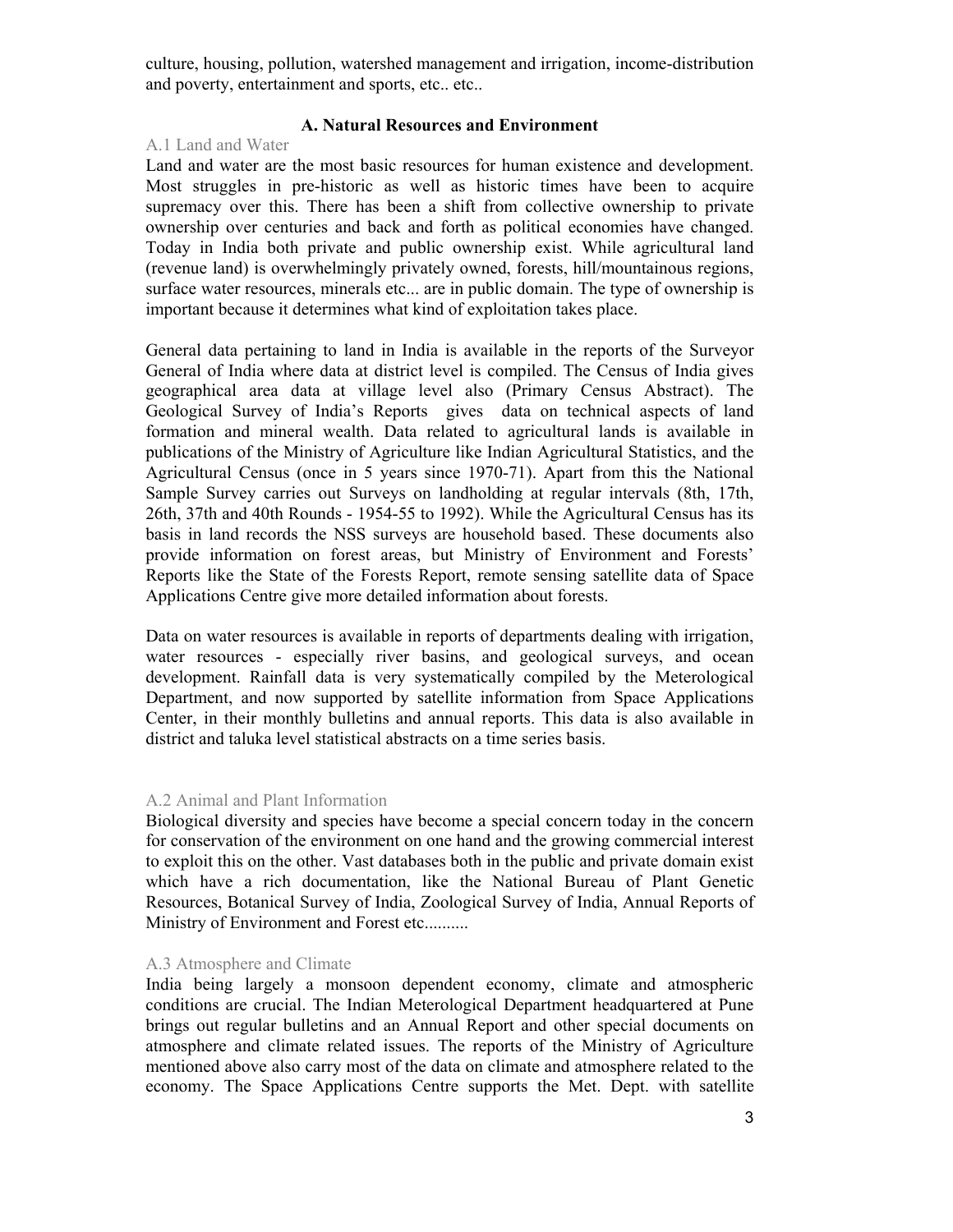information which has in recent years considerably improved forecasting of weather conditions, rainfall, storms etc..

## A.4 Natural Disasters

Natural disasters like floods, coastal storms and earthquakes are a regular feature of India's natural environment and with the impact of development processes their frequency and intensity have also increased. The main agencies documenting this data are the Met. Dept and the Geological Survey of India. A number of states also have disaster management agencies which document and monitor such events.

# **B. POLITICAL ECONOMY**

# B.1 Agriculture

Agriculture is the lifeline of India's economy on which over two-thirds of people depend on for their livelihood. And India's economic development and growth is very closely linked to the growth of the agriculture sector. The Ministry of Agriculture's Directorate of Economics and Statistics is the main source for the database on agriculture in India. Publications like Indian Agricultural Statistics, Indian Agriculture in Brief, Agriculture Statistics at a Glance, Estimates of Area and Production of Principal Crops, Cost of Cultivation Surveys, and Season and Crop Reports are the main source books for data on agriculture in India. In addition there is the Agricultural Census carried out periodically and NSS surveys on agriculture and related matters.

The range of information includes type and class of landholding, its size, nature and type of irrigation, cropped area, cropping patterns, type of crops, type of fertilizers and other inputs, implements and machinery used, institutional and other credit, leasing, crop production, cost of production, index numbers, rainfall, land use (forest, pasture, barren, fallow etc..). With regard to crops data is available on both food and non-food crops like cereals and pulses, sugarcane, condiments and spices, fruits and vegetables, tea and coffee, oilseeds, fibres, dyes and tanning material, drugs and narcotics, fodder crops, green manure crops etc... Food availability and public distribution system data is available in the Annual Report of the Ministry of Food.

## B.2 Mining

As mentioned earlier this is largely a state monopoly and hence reports of the Ministry of Steel and Mines, Indian Bureau of Mines like the Indian Minerals Yearbook and Mineral Statistics of India, and Ministry of Petroleum's Indian Petroleum and Petrochemicals Statistics are the main sources for information. Data on extraction, production, investment, employment, export, import etc.. is available in these reports for minerals like iron ore, coal, manganese, mica,limestone, gold, chalk, sulphur, copper ore, lead, gypsum, zinc, bauxite, motor spirit, diesel, aviation fuel, kerosene, LPG, naphta etc....

## B.3 Livestock

Livestock is important both from the point of livelihood and food. Here again the resource ministry is the Ministry of Agriculture. The same resources referred to in B.1 give information on livestock of all kinds, milch cattle, sheep, goat, poultry etc... Data about population size, production of milk, eggs, meat, wool, consumption of feed, age distribution, mortality etc.. is available. Other more specific documents are the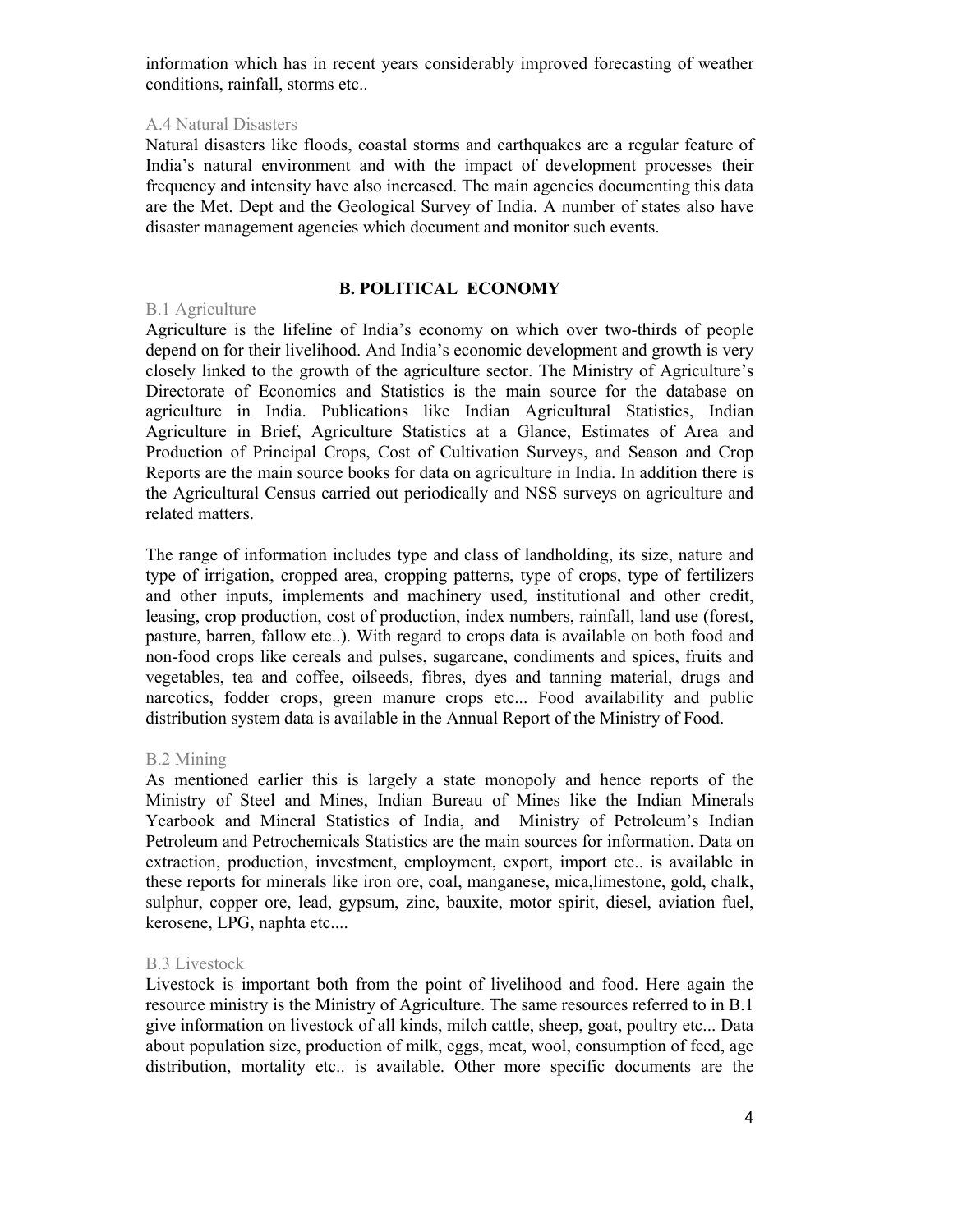Livestock Census (declining coverage), NSSO surveys, the Integrated Sample Survey and reports of state animal husbandry departments.

## B.4 Industry

Another major feature of the economy is industry. Industrial production in what is known as the Factory Sector is well documented and has a reasonably good database. The Annual Survey of Industries covers the manufacturing sector which is under the purview of the Factories Act. It also includes industry under the Beedi and Cigar Act and some service sectors like electricity, water supply, Construction, Repairs etc.. The ASI is carried out by the NSSO in collaboration with the CSO, Labour Bureau, and the National Buildings Organisation. A very wide range of data is covered - fixed capital, working capital, invested capital, wages and emoluments, materials consumed, fuels used, sales turnover, value added, profits, social security benefits, mandays worked, absenteeism, house construction by employers etc.. For more updated information the CSO's Monthly Statistics of Production of Selected Industry is useful. The Ministry of Industry also brings out a Handbook of Industrial Statistics.

Further there is the Economic Census which covers all enterprises except crop production. This is periodic and has so far been conducted in 1977, 1980, 1990, 1996 by the CSO for state level data and by the state Directorates of Economics and Statistics for district level data. There is also a Census of small-scale industries. The range of data covered is more or less similar to ASI.

# B.5 Infrastructure

Infrastructure development is crucial for any kind of economy. In infrastructure we include transportation, communications, energy, and media. Transportation includes personal motor vehicles, taxis, trucks, buses, ships, roads etc.. all covered by the Ministry of Surface Transport. The Transport Research Division of this ministry in its annual Report, and report on Motor Transport Statistics publishes data related to road length, type of roads, vehicle numbers and types, person-kilometers travelled on public transport, energy/fuel consumption etc.. In the case of shipping cargo imports and exports are also given. Further Port Authorities give further details on all shipping activities in their reports. For inland water transport the Annual Reports of the Inland Waterway Authority and of the 3 National Waterways (Allahabad-Haldia, Sadhiya-Dhubri and the West Coast Canal) provide necessary information on their operations.

Rail transport is under the Ministry of Railways and this is a state monopoly. The ministry's Annual report contains information on all aspects of rail transportation from kilometer length of different rail routes, to passenger-kilometres handled, to commodity movement, earnings from passenger and goods services, finances of railways etc..

Air Transport is under the purview of Ministry of Civil Aviation and their Annual Report includes data on hours flown, passengers carried, kilometres flown, freight and mail carried etc.. separately for domestic and international sectors. The national and international airport authorities and the immigration department too publishes data on movement of passengers and cargo.

Communications too is a near state monopoly under the Ministry of Telecommunications. They publish data on number of post offices, deliveries of different types of mail, postal savings, insurance and securities, number of telephone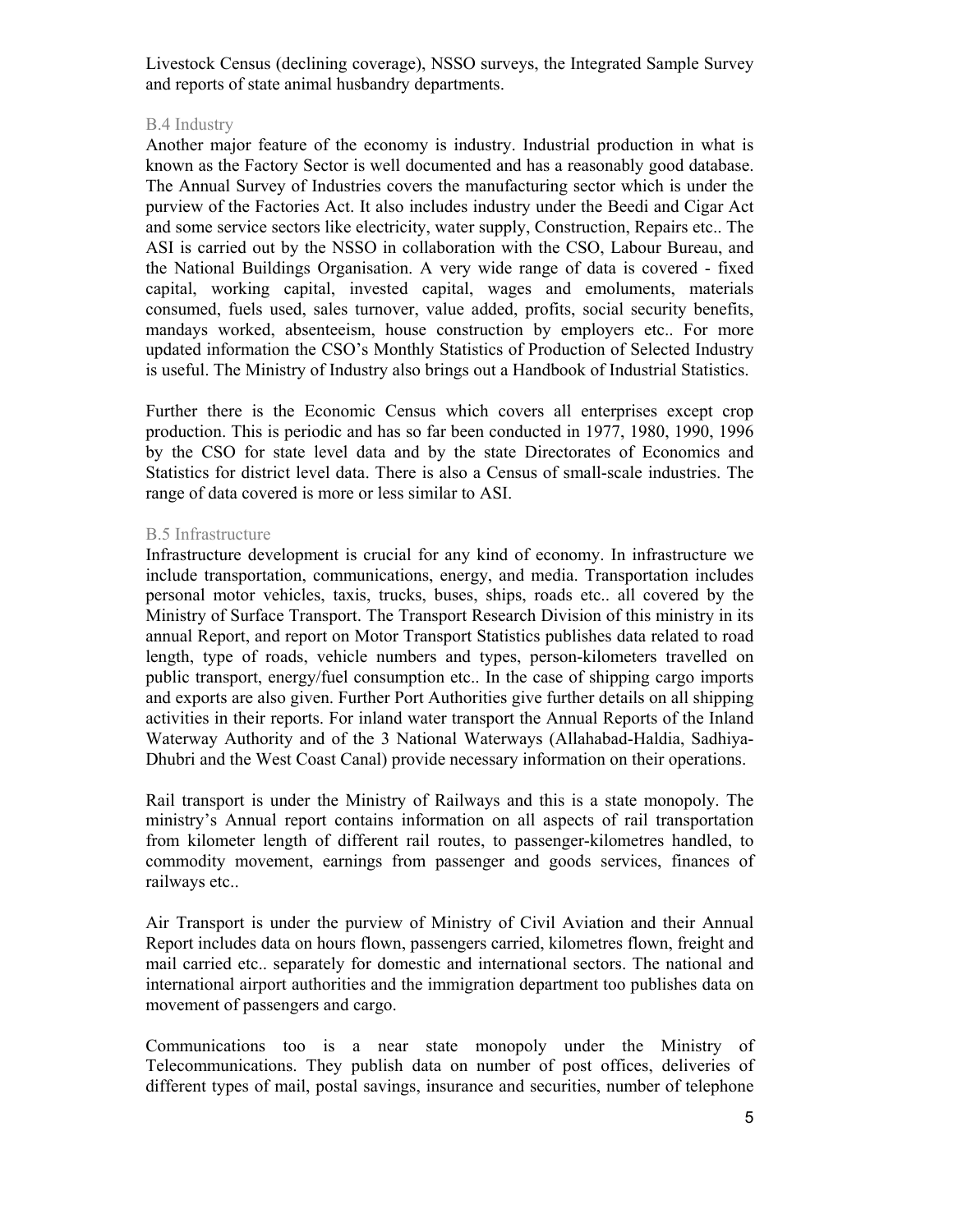connections, number of effective calls, telex and other related services in their publication Annual report and Activities.

Another crucial infrastructure for development is power or energy. This is vested in the Ministry of Energy. The Central Electricity Authority has two important publications : Public Electricity Supply - All India Statistics, and Power Supply Position in the Country. The data includes installed capacities and generation of electricity from different sources of power (coal, hydro, nuclear,gasetc..), consumption by different sectors of the economy etc.. The NSSO surveys too provide information on consumption in greater detail by class and also cover a wider variety of sources like use of firewood, dung etc.. TERI's Energy Data Directory and Year Book is also a useful information source.

Dams and Irrigation infrastructure are crucial not only for hydro-electric power but also for irrigation. Each major project has its own Authority which brings out Annual Reports. Data on smaller irrigation projects are documented in the reports of the Ministry of Agriculture.

Media is another important infrastructure which facilitates transmission of information, knowledge, news. Radio, television, registered newspapers and periodicals are covered by the Ministry of Information and Broadcasting. Data available includes readership/viewership, circulation, language etc..

#### B.6 Health

While the health sector is dominated by private services most available data pertains to the public sector. The Ministry of Health and Family Welfare has two main source documents, the Health Information of India published by the Central Bureau of Health Intelligence and the Family Welfare Yearbook published by the Dept. of Family Welfare. The data published includes population characteristics (numbers, place of residence, age/sex profile, growth rates, marital status, migration etc..), vital statistics (mortality and fertility statistics, including age and gender specific, life expectancy etc..), availability and education and training of health care personnel (doctors, nurses and other paramedics), availability and types of hospitals, dispensaries and beds, primary health care services, national disease control programs (TB, leprosy, malaria, STD and AIDS, Blindness, Diarrohea etc..), cause of death statistics, health insurance, production of drugs and pharmaceuticals, investment and expenditure by governments in health care provision, contraception nature, types, protection rates, immunisation coverage, antenatal and postnatal care etc.. While most data pertains to public domain activities some of it does include private sector also like number of doctors and nurses registered with respective Councils, number of hospitals, dispensaries and beds, drug production etc.. Except for public services data the Ministry does not generate most of the data - it is provided by various institutions like the Medical and Nursing Councils for personnel related data, local governments for hospitals and dispensaries data, Registrar General for population and vital statistics etc..

Apart from this the Census gives data on health care personnel for census years, the Economic Census give data on all health care establishments like clinics and hospitals, the Indian systems of medicine and the homoeopathic Councils give data relating to their system of medicine, the national Accounts Statistics give data on private expenditure by households on health care based on consumption expenditure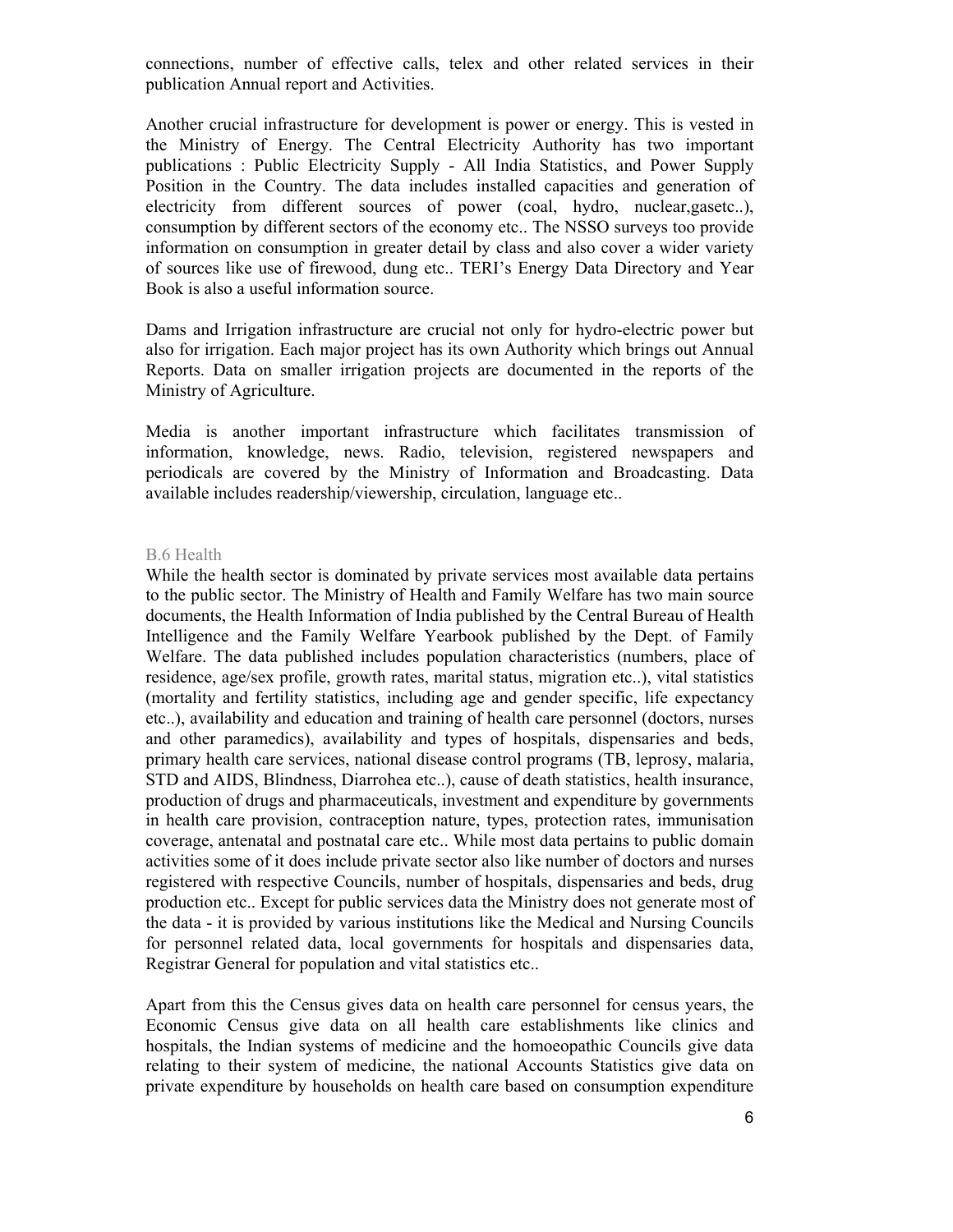estimates. NSSO surveys provide data on utilisation and expenditure based on household studies.

A special effort has been made by the Centre for Enquiry into Health and Allied Themes (CEHAT), with which I am also associated, to compile the entire health sector database of the country on electronic media so that its importance in the public domain can be advocated by those concerned with the development of this sector. Presently the draft database is ready and is being circulated for peer review before it is made available publicly. The database includes selected population and vital statistics data, health personnel availability, hospitals, dispensaries and beds, public expenditure on health care for major programs and subsector of public health services. It is a time series database from 1951 upto the latest year separately for each state and union territory.

### B.7 Education

Data on education has similar importance to that on health being part of the social sector wherein the state has a very important role to play in the framework of social justice. Assuring basic education too is part of the Directive Principles enshrined in the Constitution and is presently on political agenda for being mandated as a right. The education database includes information on enrolment at different levels, relevant age-group enrolment rates, costs, fees, availability of teachers, donations, information on technical and higher education etc..

The major sources are publications of the Ministry of Education like, Education in India, Selected Education Statistics, Education in States in India. Census and the Institute of Applied Manpower Research are other important sources for selected data. The NSSO surveys too provide important information, especially class inequalities in education and private expenditure on fees etc.. Then there is also the All India Educational Survey since 1957 and the last (6th) survey was conducted in 1993.

### B.8 Rural Development

Recognising the large rural economy and the overwhelming share of employment in the rural and specifically the agrarian sector, the state has developed since the First Five Year Plan special programs of development for rural areas, including large subsidies. The Annual Report of the Ministry of Rural Areas and Employment gives detailed data on the various rural development programs and the coverage in terms of beneficiaries of these programs. In recent years the major programs include Integrated Rural Development Program, Watershed Development Programs, Wasteland Development Programs, Jawahar Rojgar Yojana, Employment Assurance Scheme, Indira Awas Yojana etc... The data pertains to benefits received, class of beneficiaries, employment created, assets created etc..

### B.9 Banking, Finance and Trade

Data on this sector is the most organised and the most easily accessible also. This is the domain of macro economics and this has received unflinching support because economic development is driven in India by policies of macro-economics. The Ministry of Finance and more specifically the Reserve Bank of India play the premier role in compiling and distributing the database pertaining to banking and finance and the Ministry of Commerce's Dept. of Commercial Intelligence on trade.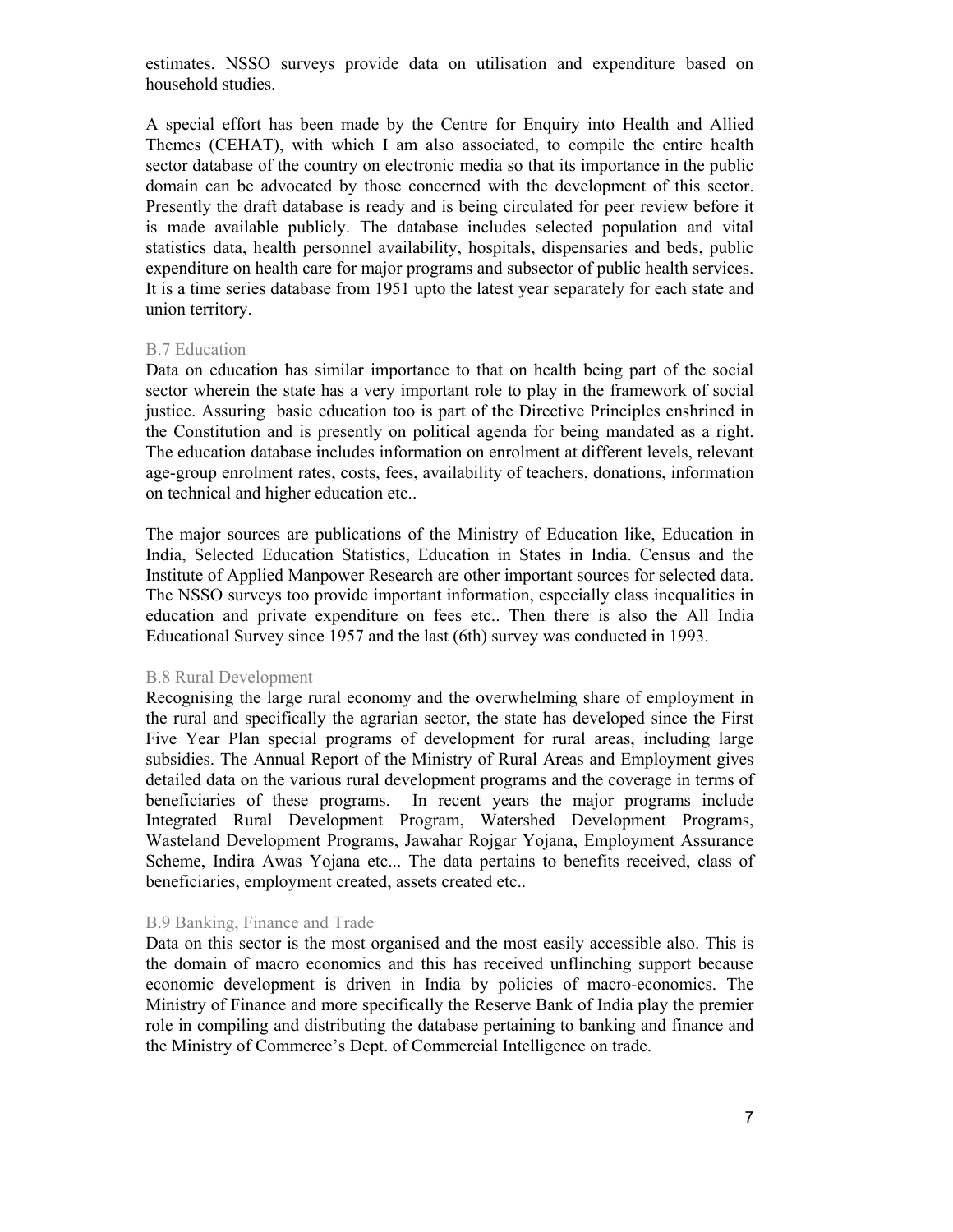Public Finance data is available in government budget papers but the Ministry of Finance's Dept of Economic Affairs (Economic Division) compiles the nation's finance statistics and public expenditures at the all India level in its annual publication, Indian Public Finance Statistics. The Reserve Bank of India's Annual Report and the RBI Bulletin keeps all concerned updated on the economy and its financial performance on a regular basis. Similarly there is the CSO's National Accounts Statistics which gives the same data on a time-series basis. Data includes domestic and national product and consumption expenditures for each sector, capital formation, value added, exports. imports, taxation, subsidies, savings, interest payments, balance of payments, forex reserves, money supply, gold and securities etc.

For the Banking and Insurance sector again the RBI provides the basic database. RBI's Trends and Progress in Banking, Banking Statistics - Basic Statistical Returns, and Statistical Tables Relating to Banks in India are the base for the banking database. Also, Performance Highlights of Banks and Indian Banking Yearbook of the Indian Banks Association gives more micro level information on banks. Data categories include deposits, advances, interest rates, interest income, interest expenditure, non-performing assets, profitability, credit-deposit ratios, cash-reserve ratio, statutory liquidity ratio, and other rates and ratios etc.. Data on Cooperative Banks is also provided by RBI in its publication Statistical Statements Relating to the Cooperative Movement in India. There are also a number of NABARD publications giving data on Cooperative Banks. Insurance data covers both life and general insurance giving information on insured numbers, premium incomes, profitability, insurance payouts etc..

Foreign and Internal trade statistics are published by the Dept. of Commercial Intelligence and Statistics of the Ministry of Commerce in their monthly bulletins and Annual Reports. They cover imports and exports quantum and value data of various commodities and movement of commodities in internal trade. Also data on custom duties and related revenues is available in these and RBI reports referred to above.

Data on securities, stock markets, and other financial instruments like Debt instruments, mutual funds etc.. are very well documented by the private sector, such as the stock exchanges, CMIE and many other commercial associations and journals.

### B.10 Labor, Employment and Wages

The Directorate General of Employment and Training's Employment Review, Labour Bureau's Indian Labor Statistics and Indian Labour Yearbook are the basic sources for this set of data. Data includes employment by sector, earnings by sector, data on industrial disputes and unrest, trade unions, mandays employment, absenteeism, social securities and benefits etc.. NSSO surveys give more analytic information on employment and wages (27, 32, 38 and 43rd rounds)

### B.11 Housing

The National Buildings Organisation's Annual Report contains data on housing statistics, especially social housing schemes, loans for housing etc.. Census Housing tables and NSSO's surveys reports also provide very detailed data on type, quality, size, occupancy, ownership etc.. of houses.

B.12 Poverty and Inequality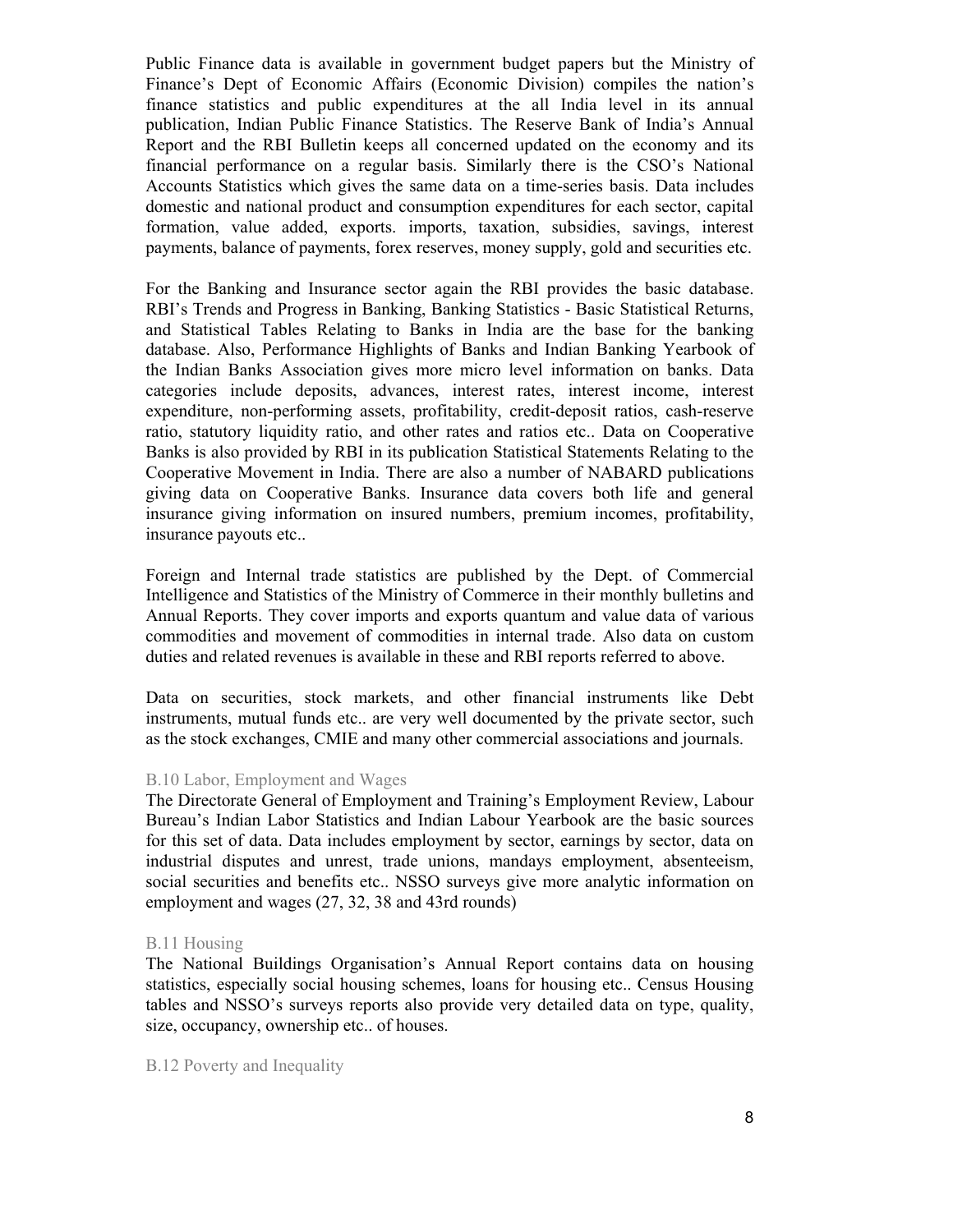The best source of data on poverty and inequality are the NSSO's surveys, especially the regular consumption expenditure rounds where classwise data on consumption is available over the years for each state. The Five Year Plans and Economic Surveys also deal with poverty data. The rural development data referred to above also gives a profile of poverty and inequality in the country. The CMIE has developed an index of poverty and inequality for the country and it publishes this in their Basic Statistics as well as has a separate publication called Standard of Living. The Labour Bureau also monitors consumption and earnings of labouring classes and publishes reports (in recent years one sees less and less of them).

### B.13 Governance

Here we include categories like elections, bureaucracy, government employment, local self government , policing and crime, etc.. Electoral statistics of Parliament, state Assemblies with various characteristics are provided in Reports of the Election Commission after each election. The secretariats of Parliament and assemblies also publish this data in their Reports. Data on government employees in each ministry is compiled by the CSO, the Ministry of Labour and the Dept. of Personnel. Data on local self government is published by the CSO in its Statistical Abstracts. The Annual Report of the Ministry of Home Affairs publishes information on policing and other internal security related matters. The National Crime Research Bureau of the Ministry of Home publishes Crime in India which records data pertaining to all sorts of offences and convictions - murder, thefts, dacoity, rapes, riots, juvenile delinquency etc.. Data on police strength, distribution etc.. is also published. Further social background of criminals is also made available in these reports. Data on accidents by types, place etc.., suicides is published as Accident statistics.

#### B.14 Demography

The Registrar Generals Office generates and publishes data on demographic aspects of the country. Census is one major source which gives decennial data on a wide range of characteristics from area, number of households and population to age/sex structure of the population, rural/urban residence, birth and death rates, education and literacy levels, employment and type of occupations, migration, socio-cultural characteristics like religion, language, caste etc...

Sample Registration Reports give monthly and annual data for fertility, mortality, medical attention at birth and death etc... RGO also carries out special studies on various demographic and related aspects from time to time.

### B.15 Environment Degradation and Pollution

Central Pollution Control Board and the state counterparts and the Ministry of Environment and Forests provide information on environment degradation and pollution. Air and water quality, solid waste management, conservation of biodiversity - especially forests, soil, plant and animal species are issues of concern and data is documented on them at various levels. The Annual Report of the Ministry of Environment and CPCBs Annual Reports give the basic information on type and level of pollutants, extent of degradation of environment like forest cover, endangered species etc..

### B.16 Sports and Entertainment

Data on sports is documented by the Sports Authority of India. Apart from this each major sports Federation like cricket, hockey, tennis, athletics etc.. would have detailed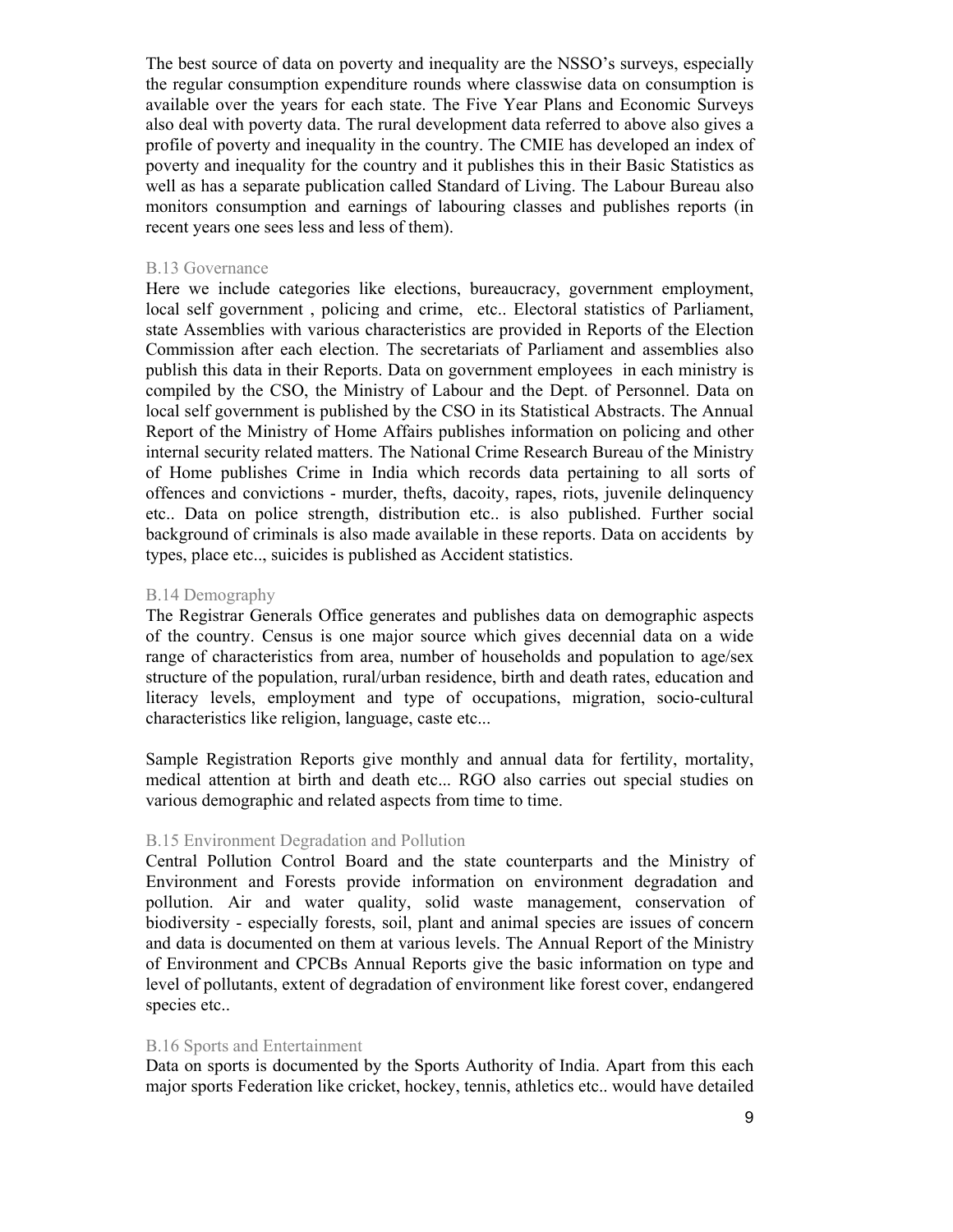data on the sporting event it governs. Entertainment industry come under the purview of the Ministry of Information and Broadcasting which covers cinema, television, radio, theatre etc.. Also the Department of Culture under Ministry of Human Resource Development would cover cultural entertainment media like dance, music etc.. Reports of the Ministries and other agencies like the Censor Board of India, National Film Development Corporation, Federations of the film industry etc.. would have all the information pertaining to entertainment and related matters.

## B.17 Tourism

The Ministry of Tourism brings out an Annual Report which has information pertaining to tourist flows, hospitality industry, tourist sites and their development etc.. The India Tourist Development Corporation and the state counterparts too publish a lot of information on tourism and related matters.

## **C. RESOURCE CENTRES**

Having reviewed the data and its sources, the question which arises is how does one get access to all this information. In most cases the need for information is always limited and restricted to a narrow set of issues. For instance, if I am an agricultural researcher my interests would focus on agriculture, livestock, forestry and climate in the broadest sense. Most of my needs would be met by visiting the agriculture ministry and procuring some of their crucial documents referred to above. If that is not possible as I live in a remote area then the nearest sources for me would be the district statistical office (if it is functioning) or the nearest university library. It is a reality that if I am in Delhi then resource centres accessible to me a numerous, at the State capital a little less and at a district place probably very little.

Nevertheless here I attempt to list some well known general resource centres which are easily accessible. In Delhi the Parliament library and the Library in Shastri Bhawan are two useful places where most documents listed above should be available for reference. Those interested in historical data can visit the National Archives in Delhi. If you are in Delhi then for specific data it would be best to visit the relevant ministry. Delhi also has a number of other special resource centres like the National Medical Library, Indian Council of Agricultural Research etc.. but I will not get into such details. Also in Delhi there are the government publications shops like Kitab Mahal or a private store like Jaina Books which receives most of the government publications. Every few years the CSO brings out two publications which are an important source for listing - one is the A Guide to Official Statistics and the other is A Guide to Government Publications. Another development to note is that many of the government publications which were hitherto non-priced publications have now been priced and hence its availability is now improved.

In State capitals the Press Information Bureau is an important resource centre which gets limited copies of most government publications from the Central Government. Also most states have a reasonably good library where publications from the Centre would definitely be there but often also from other states. Amongst the National Libraries the one at Calcutta is the best and most organised one. Bombay has the Jawaharlal Nehru Library (University) and the Indira Gandhi Institute of Development Research Library.